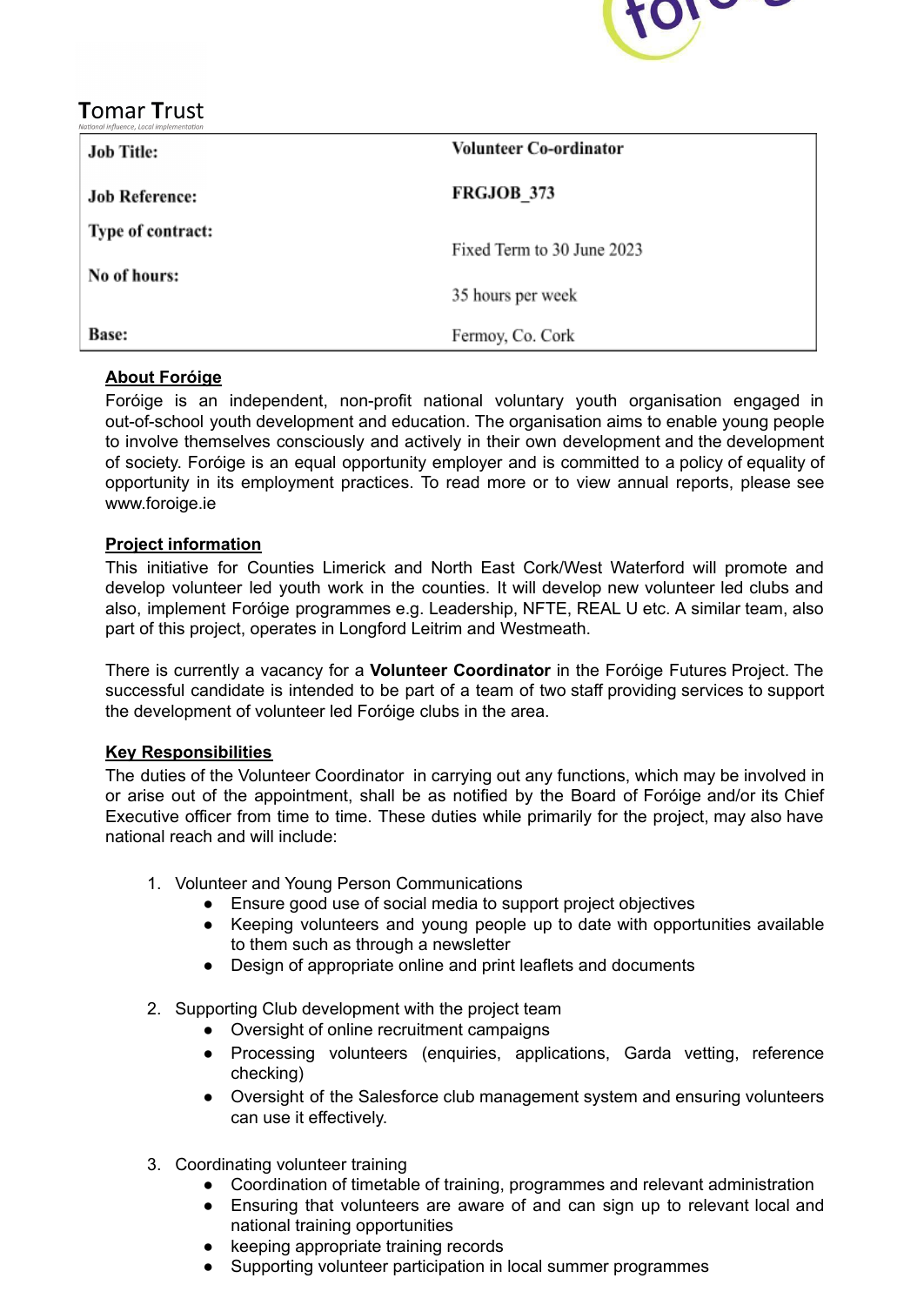- 4. Other responsibilities
	- Cooperating with the project staff, line manager and the Volunteer Development Manager.
	- Engagement with Foróige's Training, Learning and Development Team
	- Completing reports and other administrative tasks as required.
	- Following policies and procedures prescribed by Foróige in relation to child protection and other matters.
	- Any other duties as the board of Foróige and/or the Chief Executive officer or the nominee of the Chief Executive officer shall deem necessary for the effective implementation and the policy and programmes of Foróige

#### **Professional Qualifications and Experience** (E=essential; D=Desirable)

- **●** Education to National Diploma or Degree standard in a relevant area **(E)**
- **●** A minimum of 1 years relevant work experience **(D)**
- **●** Access to car and full driving licence **(D)**
- **●** Experience of recruiting volunteers and best practice in volunteer development **(D)**
- **●** Paid or voluntary, experience working with young people and volunteers **(D)**
- **●** Knowledge and experience of Foróige volunteer led youth work **(D)**
- Knowledge of graphic design, Canva and mailchimp **(D)**
- Knowledge of Salesforce **(D)**

## **Person Specification** (All Essential requirements)

- High level of motivation / ability to work on own initiative
- Positive and flexible approach to working as part of a team
- Empathetic attitude / approachable
- Good written communications skills, including ability to draft summary information and correspondence, good report writing skills
- Good computer skills, including Graphic Design, Word, Excel, , Internet, and Social Media
- Ability to relate to young people and volunteers
- Good organisational skills
- An understanding of adult learning methodologies

## **Requirement of All Foróige Staff** (All Essential requirements)

- Commitment to the purpose of Foróige and to work within the values, policies and procedures of the organisation
- To act consistently in a professional manner at all times
- To participate in regular supervision with your line manager
- Flexibility in relation to hours of work to meet the needs of the project. Some evening and occasional weekend work will be required.
- Identify training needs with your line manager and participate in training opportunities appropriate to the role
- To undertake other duties as may be requested by Chief Executive Officer of Foróige or their nominee from time to time

## **Additional Considerations for the Role**

- **Funding:** It must be understood that if the funding for the post is discontinued the post holder's contract may be terminated.
- **Medical:** The successful candidate will be required to complete a medical questionnaire / undergo a pre-employment medical.
- **Garda vetting:** As our work involves contact with young people, candidates under consideration for employment in Foróige will be subject to Garda vetting.

**References:** The successful candidate will undergo 2 reference checks before